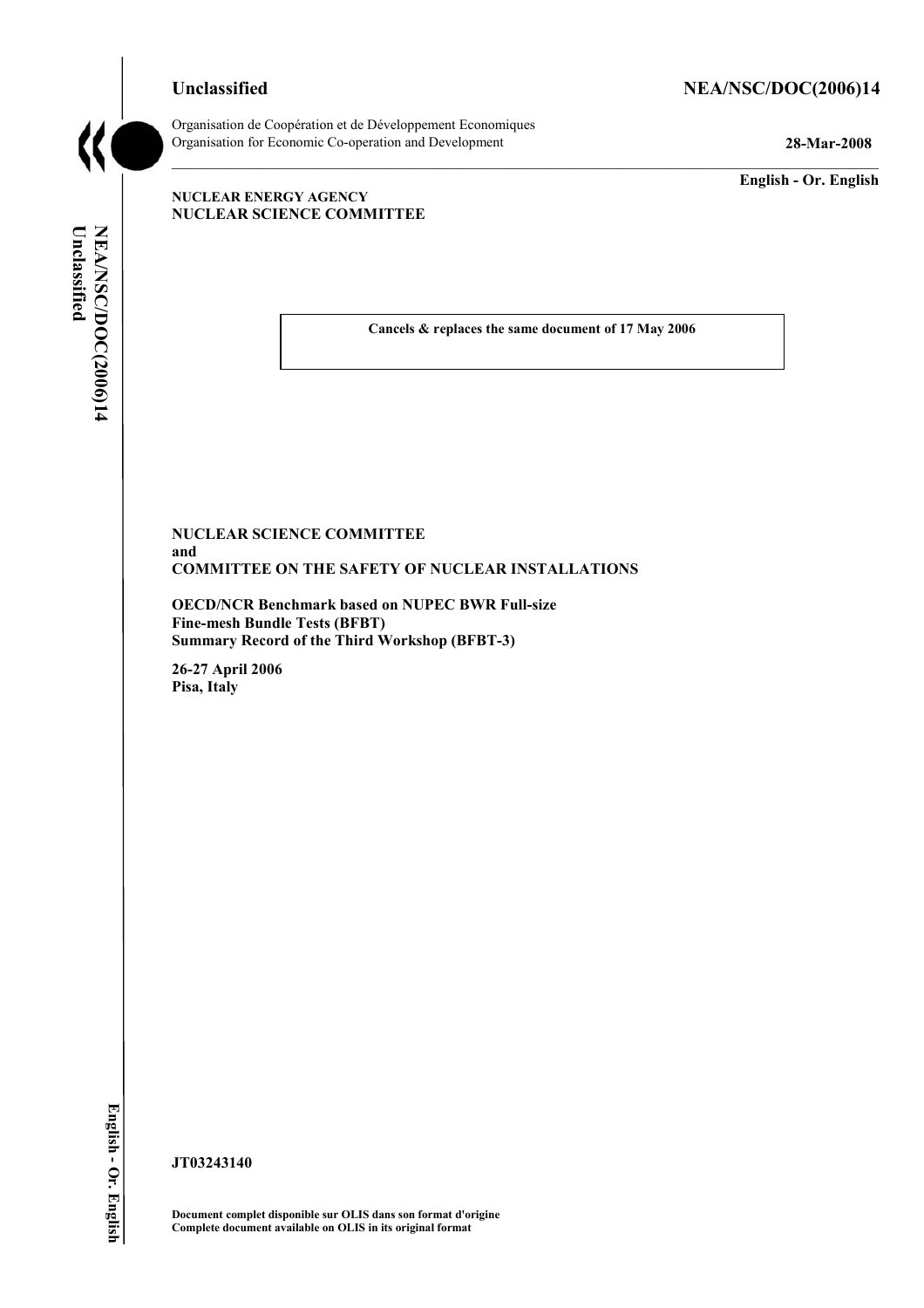# **NUCLEAR SCIENCE COMMITTEE and COMMITTEE ON THE SAFETY OF NUCLEAR INSTALLATIONS**

# **OECD/NRC Benchmark based on NUPEC BWR Full-size Fine-mesh Bundle Tests (BFBT) Third Workshop (BFBT-3)**

Pisa, Italy 26-27 April 2006

Hosted by the University of Pisa

#### **SUMMARY RECORD**

## **Sponsorship**

The third workshop for the OECD/NRC Benchmark based on NUPEC BWR Full-size Fine-mesh Bundle Tests (BFBT-3) was held from 26 to 27 April 2006 in Pisa Italy, and was a follow up to the first and second workshops. The second workshop for the BFBT benchmark (BFBT-2) was held from 27 to 29 June 2005 at State College, PA, USA, and was hosted by the Nuclear Engineering Program (NEP) of the Pennsylvania State University (PSU). The first workshop of the BFBT benchmark (BFBT-1) was held on 4<sup>th</sup> October 2004 and was hosted by the Japan Nuclear Energy Safety (JNES) Organization. The BFBT Benchmark is sponsored by the US Nuclear Regulatory Commission (NRC), the OECD, and the NEP of PSU. The experimental data were produced during a measurement campaign by the NUPEC, Japan and sponsored by the Japan Ministry of Economy, Trade and Industry (METI).

The international benchmark team is based on the collaboration between Japan and the USA. CEA-Saclay (France) proposed the introduction of an additional uncertainty analysis exercise to the benchmark and joined the benchmark team in defining and conducting the exercise. Further details relative to the structure and involvement of the different partners in this project can be found in the NEA/NSC/DOC(2004)15 – Summary of the First Workshop.

This workshop (BFBT-3) was held in conjunction with other meetings in order to facilitate co-ordination and sharing of work. These were held at the same place and during the same week in order to combine efforts in common areas such as CFD modelling and uncertainty analysis and to increase participation. The other meetings were the fourth workshop for the OECD/DOE/CEA VVER-1000 Coolant Transient (V1000CT) benchmark – V1000CT-4 – scheduled for 24-25 April 2006, and the NEA/OECD meeting on "Uncertainty Analysis in Modelling", scheduled for 28-29 April 2006.

## **Background and Purpose of the Benchmark Workshop**

In the past decade, a large amount of effort has been made toward the direct simulation of the boiling transition (BT) for BWR fuel bundles. The most advanced sub-channel codes explicitly took into account droplets along with liquid and vapor. They predicted the dry-out process as disappearance of the liquid film on the fuel rod surface without employing any semi-empirical correlations. Through a series of benchmark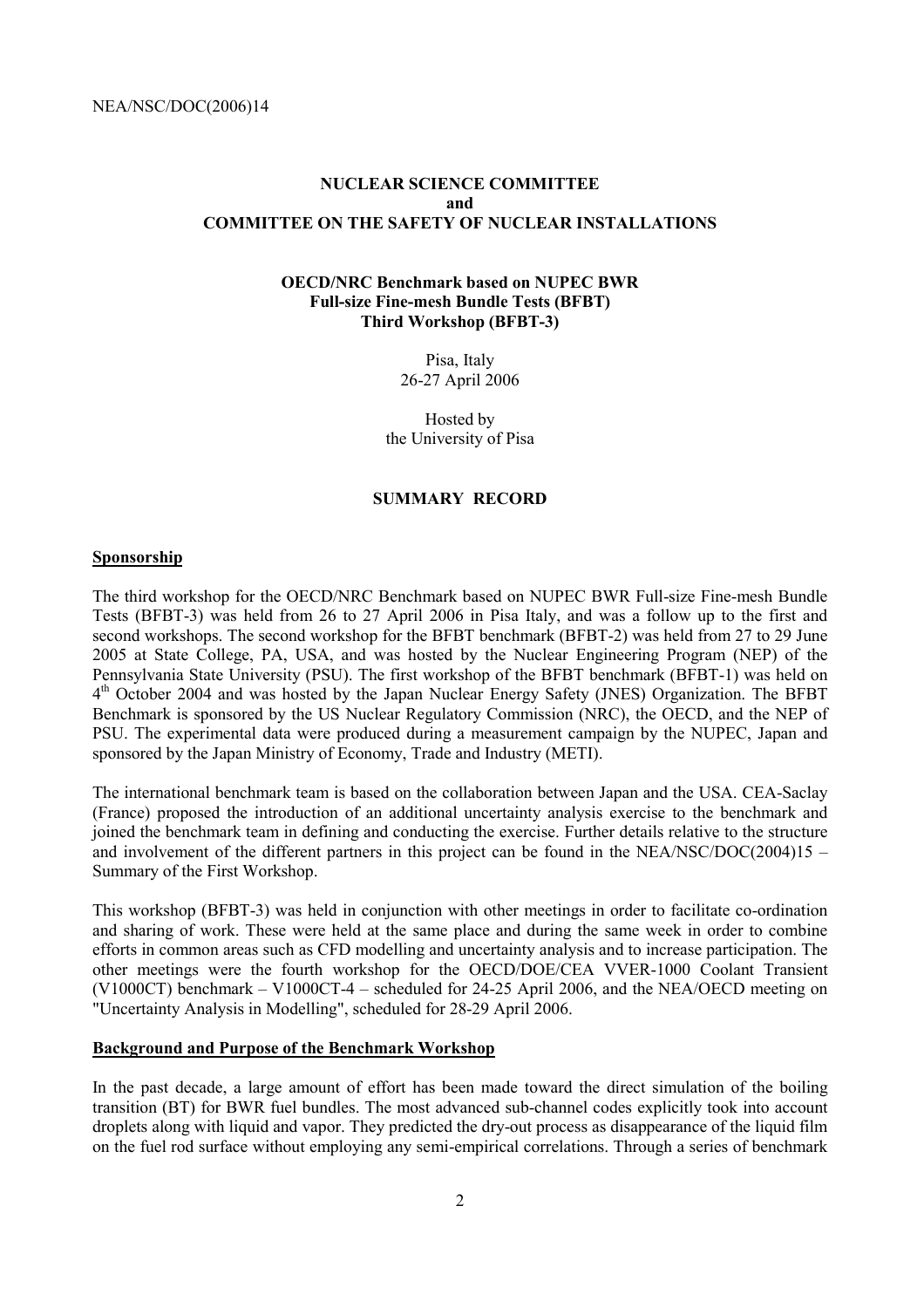comparisons to full length/scale bundle data, it was verified that the codes were reliable in predicting the critical power of the conventional BWR fuel types. However, these sub-channel codes are not yet utilized in new fuel design. Adequacy of fuel lattice geometries, spacer configurations, etc., still has to be confirmed mainly by costly experiments using partial- and full-scale mock-ups. The main reason for this situation is a shortage of high resolution and full-scale experimental databases under actual operating conditions.

The detailed void distribution inside the fuel bundle is regarded as an important factor in the boiling transition in BWRs. With regard to the sub-channel wise void distribution, it is clear that the flow across the sub-channel gap dominates void distributions. Most of the well-known sub-channel codes still employ the classical Lahey's Void Drift Model or its modified models. Although there have been substantial efforts to establish a sound theoretical background of detailed void distributions, the numerical models that are verified in a wide range of geometrical and thermal-hydraulic conditions are not yet available. In this sense, this subject still remains the major unsolved problem in the two-phase flow of BWR fuel bundles. The main reason for this lack of resolution is the lack of reliable full bundle databases under operating conditions. Up to now, only partial bundle  $(3 \times 3 \text{ or } 4 \times 4)$  test data under relatively low pressure ( $\approx 1$ ) MPa) conditions have been made available.

It was during the 4<sup>th</sup> OECD/NRC BWR TT Benchmark Workshop on 6 October 2002 in Seoul, Korea, that the need to refine models for best-estimate calculations based on good-quality experimental data was discussed. The need arising in this respect should not be limited to currently available macroscopic approaches but should be extended to next-generation approaches that focus on more microscopic processes. From 1987 to 1995, NUPEC (Nuclear Power Engineering Corporation) performed a series of void measurement tests using full-size mock-up tests for both BWRs and PWRs. Based on state-of-the-art computer tomography (CT) technology, the void distribution was visualized at the mesh size smaller than the sub-channel under actual plant conditions. NUPEC also performed steady-state and transient critical power test series based on the equivalent full-size mock-ups. Considering the reliability not only of the measured data, but also of other relevant parameters such as the system pressure, inlet sub-cooling and rod surface temperature, these test series supplied the first substantial database for the development of truly mechanistic and consistent models for void distribution and boiling transition. Consequently, the basis of this international benchmark is the data made available from the NUPEC database.

This international benchmark encourages advancement in this uninvestigated field of two-phase flow theory with very important relevance to the nuclear reactors' safety margins evaluation. Considering the immaturity of the theoretical approach, the benchmark specification is being designed so that it systematically assesses and compares the participants' numerical models for the prediction of detailed void distributions and critical powers. Furthermore, the following points were kept in mind while establishing the benchmark specification:

• As concerns the numerical model of void distributions, no sound theoretical approach applicable to a wide range of geometrical and operating conditions has been developed.

• In the past decade, experimental and computational technologies have tremendously improved though the study of the two-phase flow structure. Over the next decade, it can be expected that mechanistic approaches will be more widely applied to the complicated two-phase fluid phenomena inside fuel bundles.

• The development of truly mechanistic models for critical power prediction are currently underway. These models must include elementary processes such as void distributions, droplet deposit, liquid film entrainment, etc.

The BFBT benchmark is composed of two parts (phases), each part consisting of different exercises: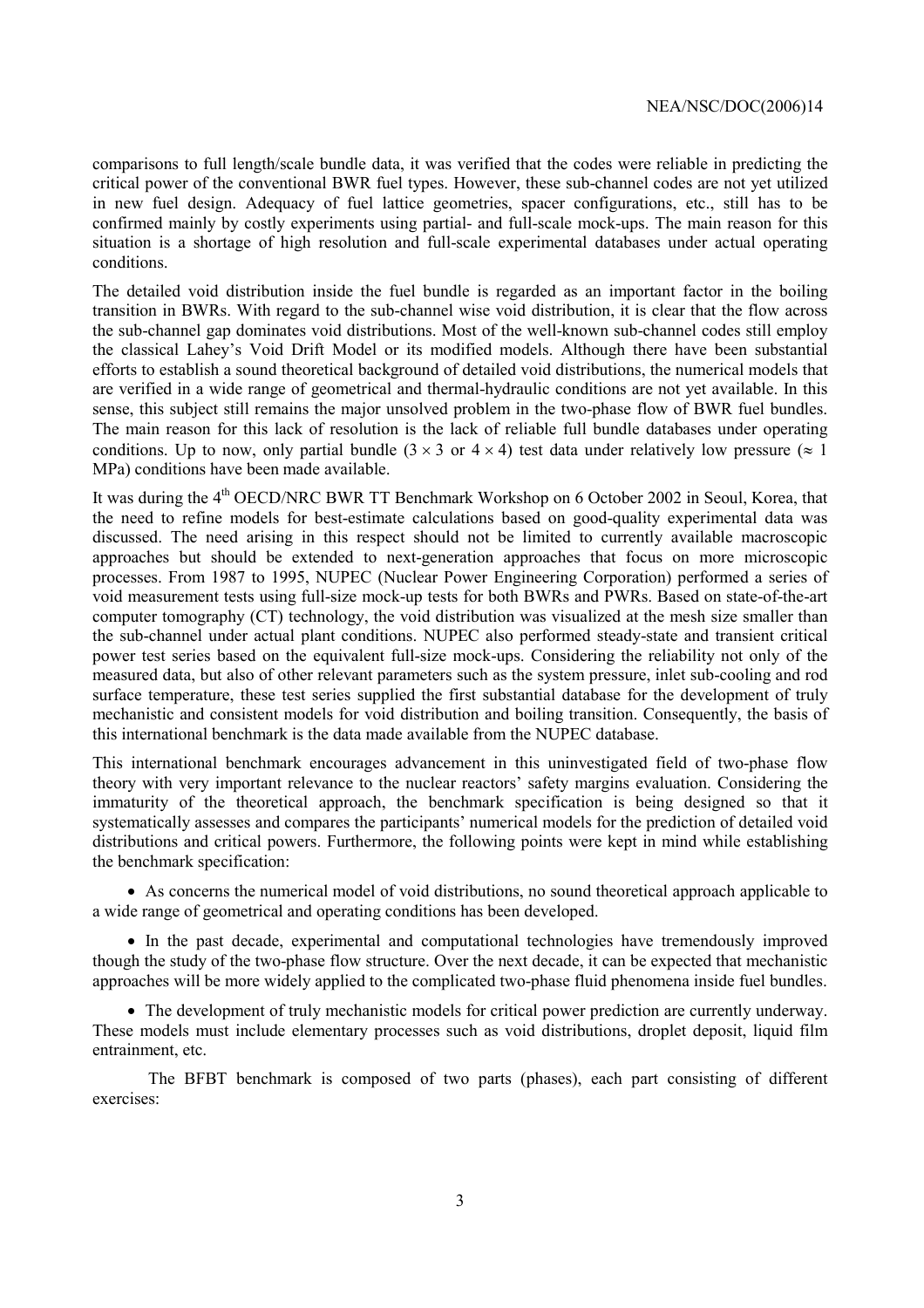• Phase  $I - Void$  Distribution Benchmark

Exercise  $1 (I-1)$  – Steady-state sub-channel grade benchmark Exercise  $2(I-2)$  – Steady-state microscopic grade benchmark Exercise  $3$  (I-3) – Transient macroscopic grade benchmark Exercise  $4 (I-4)$  – Uncertainty analysis of the steady state sub-channel benchmark

• Phase  $II$  – Critical Power Benchmark

Exercise  $0$  (II-0) – Pressure drop benchmark Exercise  $1$  (II-1) – Steady-state benchmark Exercise  $2$  (II-2) – Transient benchmark Exercise 3 (II-3) – Uncertainty Analysis of the steady state critical power benchmark

The purpose of this benchmark is not only the comparison of currently available macroscopic approaches but above-all to encourage the development of novel next-generation approaches that focus on more microscopic processes. Thus, the benchmark problem includes both macroscopic and microscopic measurement data. In this context, the sub-channel grade void fraction data are regarded as the macroscopic data and the digitized computer graphic images are the microscopic data.

# **Scope and Technical Content of the Benchmark Workshop**

The technical topics addressed at the workshop include:

- Review of the benchmark activities after the  $2<sup>nd</sup>$  Workshop
- Discussion of the final version of the specifications and spacer's dimensions
- Presentation and discussion of modelling issues and comparison of submitted results for Exercise 1 of Phase I (I-1)
- Presentation and discussion of modelling issues and comparison of submitted results for Exercise 2 of Phase I (I-2)
- Presentation and discussion of modelling issues and comparison of submitted results for Exercise  $0$ , Phase II (II-0)
- Presentation and discussion of modelling issues and comparison of submitted results for Exercise 1, Phase II  $(II-1)$
- Discussion of the requested output and templates for submitting results for Exercises 3 and 4 of Phase I (I-3 and I-4), and Exercise 2 of Phase II (II-2)
- Discussion of Exercise 4 of Phase I (uncertainty analysis of I-1) and discussion of the introduction of Exercise 3 of Phase II (II-3) – uncertainty analysis of II-1
- Defining a work plan and schedule outlining actions to progress the two phases of the benchmark activities

# **Organization and Programme Committee of the Benchmark Workshop**

A Programme Committee has made the necessary arrangements for the third Benchmark Workshop, organised the Sessions, and prepared the final programme. The general chair was Francesco DíAuria (University of Pisa) who is a member of CSNI which also hosted the workshop. The other members were Gene Rhee (US NRC) who is co-sponsoring this activity, José Aragonés (UPM), representing the NSC, Eric Royer (CEA), K. Ivanov (PSU) representing the benchmark team, and the OECD/NEA Secretariat.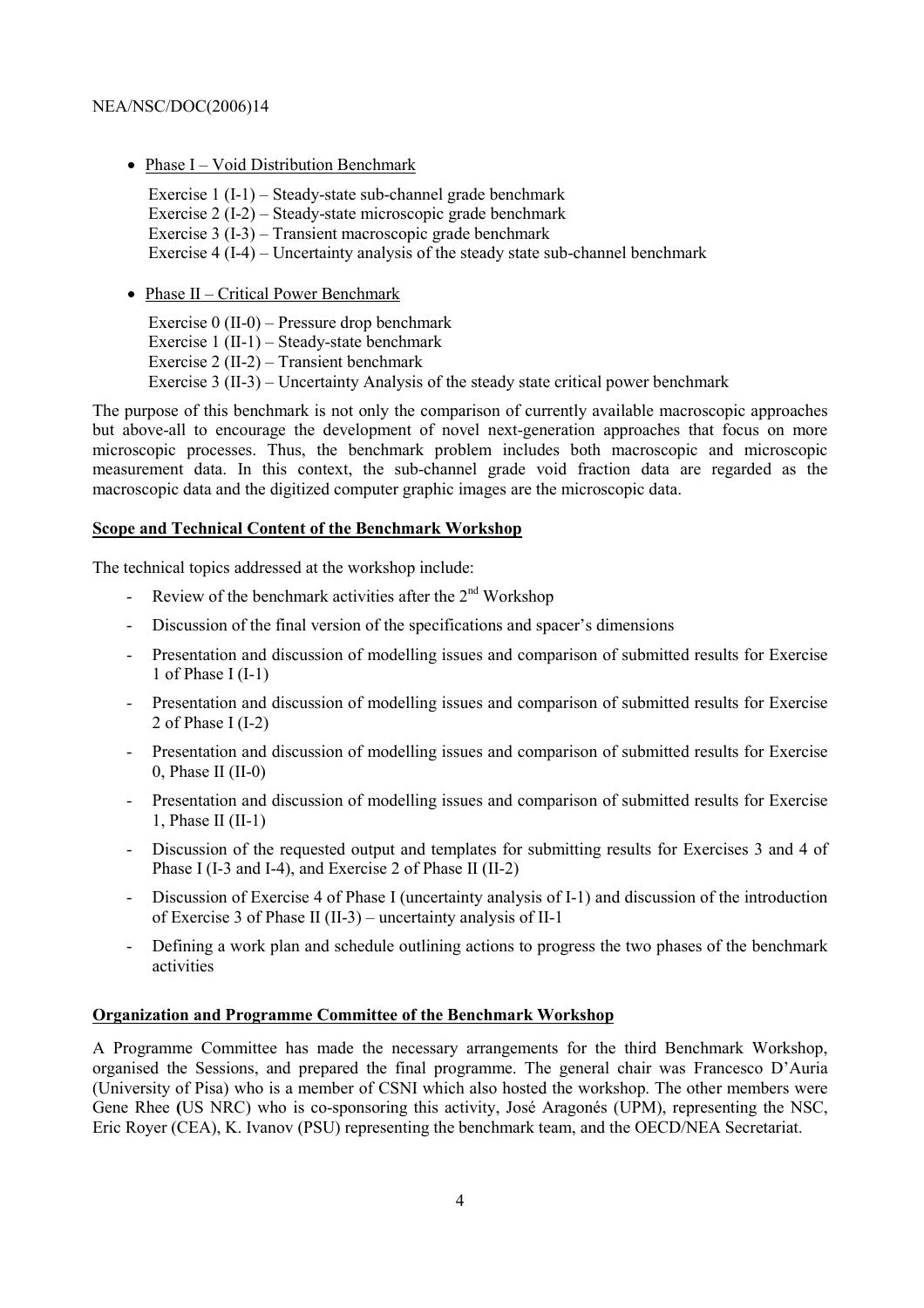## **Session 1 - Introduction and opening remarks**

The meeting was opened by Francesco D'Auria of the University of Pisa that was hosting the meeting. He welcomed the participants on behalf of the University and wished them a successful work. He described the objectives of his department on Applications in Nuclear Energy, namely to maintain the competences and keeping the nuclear energy option alive in Italy. Enrico Sartori welcomed the participants on behalf of the NEA Secretariat and thanked in particular the local organizers for their hospitality. Gene Rhee welcomed participants on behalf of the US Nuclear Regulatory Commission and commented that the benchmark was a very timely undertaking. The entire modelling philosophy is moving toward the bestestimate analysis with uncertainty analysis included. This benchmark will contribute to this effort.

The agenda was approved with minor adjustments (see Annex I).

The meeting was attended by 41 participants from 11 countries representing 28 organisations or establishments (see Annex II). As pointed out by José Aragonés, these represent research, university, industry and regulators. This work advances the state-of-the-art in this field and in science and technology and helps transfer technology to the next generation through the presence of many PhD students. The interest in this benchmark is very large, though not all participants having committed themselves to provide results have participated. Overall, 46 experts from 26 organisations in 23 countries agreed to participate, from research  $(40\%)$ , university  $(30\%)$  and industry  $(30\%)$ .

The benchmark team made presentations giving an overview and status of benchmark activities, summarising the major additions and modifications in the final BFBT benchmark specification and initiating a discussion of the estimation of spacer grid's dimensions and individual sub-channel loss coefficients. The estimated spacer grid's dimensions by the benchmark team as posted on the benchmark web-site are obtained using the original drawings and are recommended to be used by the participants. The use of individual loss coefficients, defined with the Rehme's method, does not improve the accuracy of the sub-channel void distribution predictions. It is recognized that the Rehme's method results in large differences between individual loss coefficients. Participants are encouraged to propose/use their own "inhouse" methods for estimation of the individual loss coefficients based on the estimated spacer grid's dimensions.

#### **Session 2**

The benchmark team summarized, in four presentations, the comparisons of submitted results for Exercises I-1 and I-2 (macro- and microscopic steady state void distribution) as well as evaluation of the measured void distribution data and the suggested optimization approach of sub-channel void distribution predictions. In Exercise I-1 most of the participants had problems to predict the void fraction in the central sub-channel. In the follow-up discussion, suggestions were made by the participants which were subsequently accepted to be addressed in the future benchmark activities. The benchmark team is expected to complete the study on the non-symmetry bias in the measured void distribution data, to quantify the bias. It will be useful to supplement the sub-channel void distribution prediction comparisons with a comparison of results for the bundle-averaged void fraction and bundle equilibrium quality at several axial elevations. If the comparisons of absolute void fraction predictions are supplemented by normalized results (normalize the void fraction distribution of each participant by his/her predicted bundle-averaged void fraction), it will help to analyze better the observed deviations. For the same reason it was proposed to perform a code-to-code comparative analysis in addition to a code-to-data comparison. For exercise I-2, it was recommended to visualize the deviations between the predicted and measured values on a pixel level. A questionnaire will be prepared by the benchmark team for each exercise to collect the information related to the participantsí modelling, such as calculation mesh, utilized spacer loss coefficients, etc. Participants will also provide a complete description of the physical models in their codes.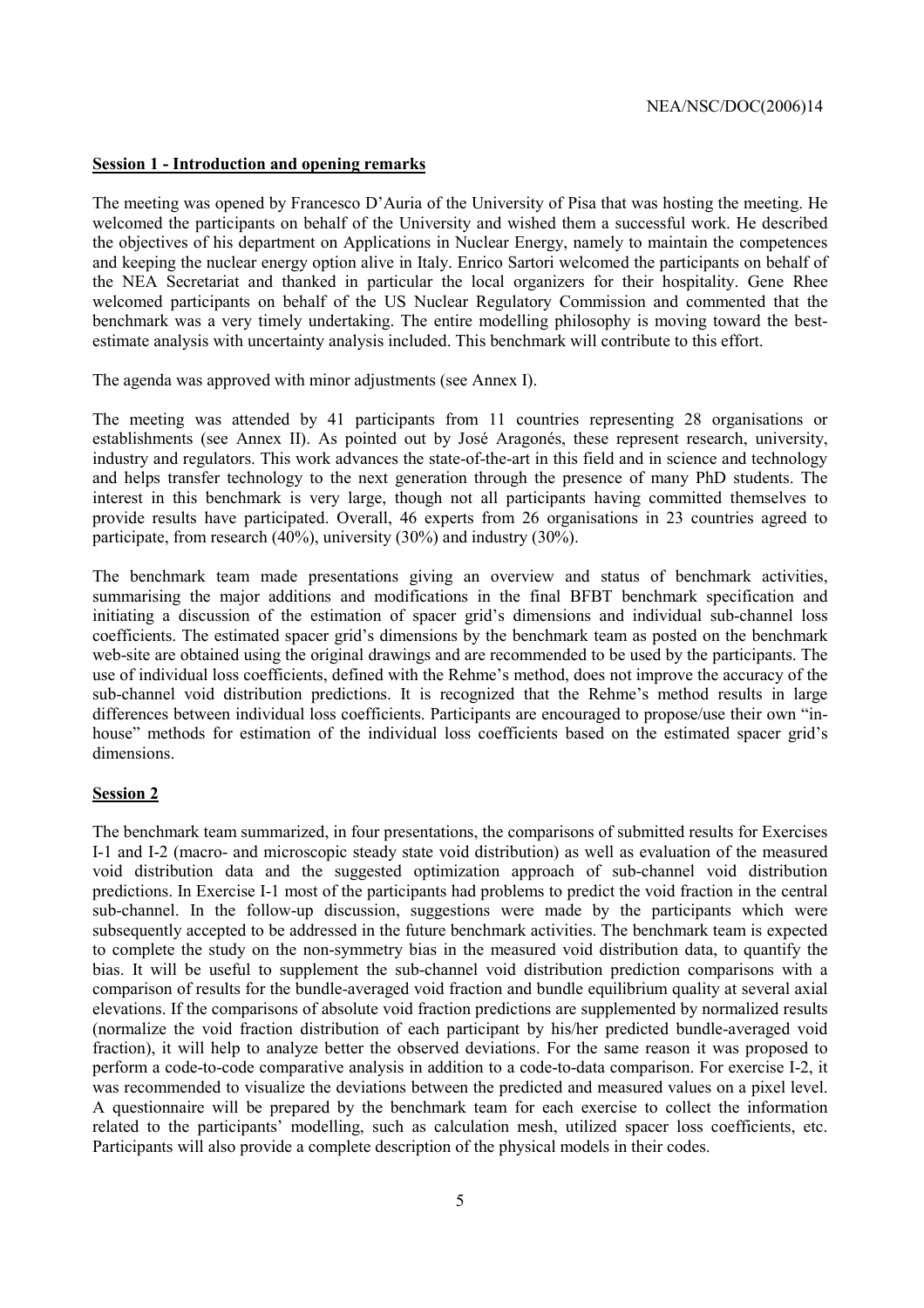# **Sessions 3 and 4**

In Sessions 3 and 4, the benchmark participants made 11 presentations on modelling and on the results for Exercises I-1 and I-2. The following modelling issues were discussed and suggestions made to the benchmark team:

- a) Clarify and correct the statistical methodology utilized for comparative analysis of the participantsí results;
- b) Specify the water rod description and modeling;
- c) Specify how and where the flow is entering the bundle;
- d) Request information about the utilized axial nodalization from the participants;
- e) Provide the coordinates for one pixel in relation to the center of the bundle;
- f) Reverse the axes for Predicted/Measured comparisons;
- g) Is it possible to provide 9 densitometer measurements in the horizontal plane for the specified axial locations? - if yes, utilize the steady state densitometer measurements at the 3 axial locations to compare with CFD results in Exercise I-2.

# **Session 5**

Session 5 was devoted to discussion of the modelling issues and preliminary results of Exercises I-3 (transient void fraction distribution) and I-4 (uncertainty analysis of I-1). Based on the benchmark team experience in modelling I-3, it was recommended to prepare and provide to the participants one set of time-dependent smoothed boundary conditions (BCs) in order to avoid introducing discrepancies from the BC's approximations. There is a problem in comparing the sub-channel based results with the densitometer measurements at the 3 axial locations, which are more important for the transient comparisons in I-3. It was suggested that a correlation be developed for the sub-channel based models using the CT-scan and densitometer data for steady state void distribution, which can be applied for transient comparisons. For the code-to-data comparison, a simple method was suggested, namely to take the deviation from the steady state. It was also proposed, in addition to comparing time-history data, to introduce snapshots for the 2-D void distribution code-to-code comparison in I-3 (Note: the provided data is the bundle-averaged timehistory).

# **Sessions 6 and 7**

In Sessions 6 and 7, the benchmark team and participants presented comparisons of results submitted for Exercises II-0 (pressure drop) and II-1 (steady state critical power). The participants asked the benchmark team to check out the consistency of pressure drop comparisons. It was suggested also for critical power comparisons for II-1 to show all radial predicted frequencies, and to perform simultaneous summary analyses of the dry-out rod number for radial and axial predictions. Further, in Session 7, the benchmark team initiated a discussion of modeling issues and requested output for Exercise II-3 (transient critical power). The benchmark team proposed one set of smoothened time-dependent BCs II-2 to be provided to the participants. The benchmark team will provide a definition of the timing of the boiling transition, and the timing of rewetting in the templates for requested output for II-3. A practical method was suggested by one participant for defining the envelope of the analysed temperature time history.

# **Session 8 - Actions and Conclusions**

The action items and schedule of benchmark activities were discussed. For the code-to-data comparison, it was recommended to take a quantity consisting of the predicted minus the measured value as a deviation and the predicted/measured value as the ratio. They are provided in the following list.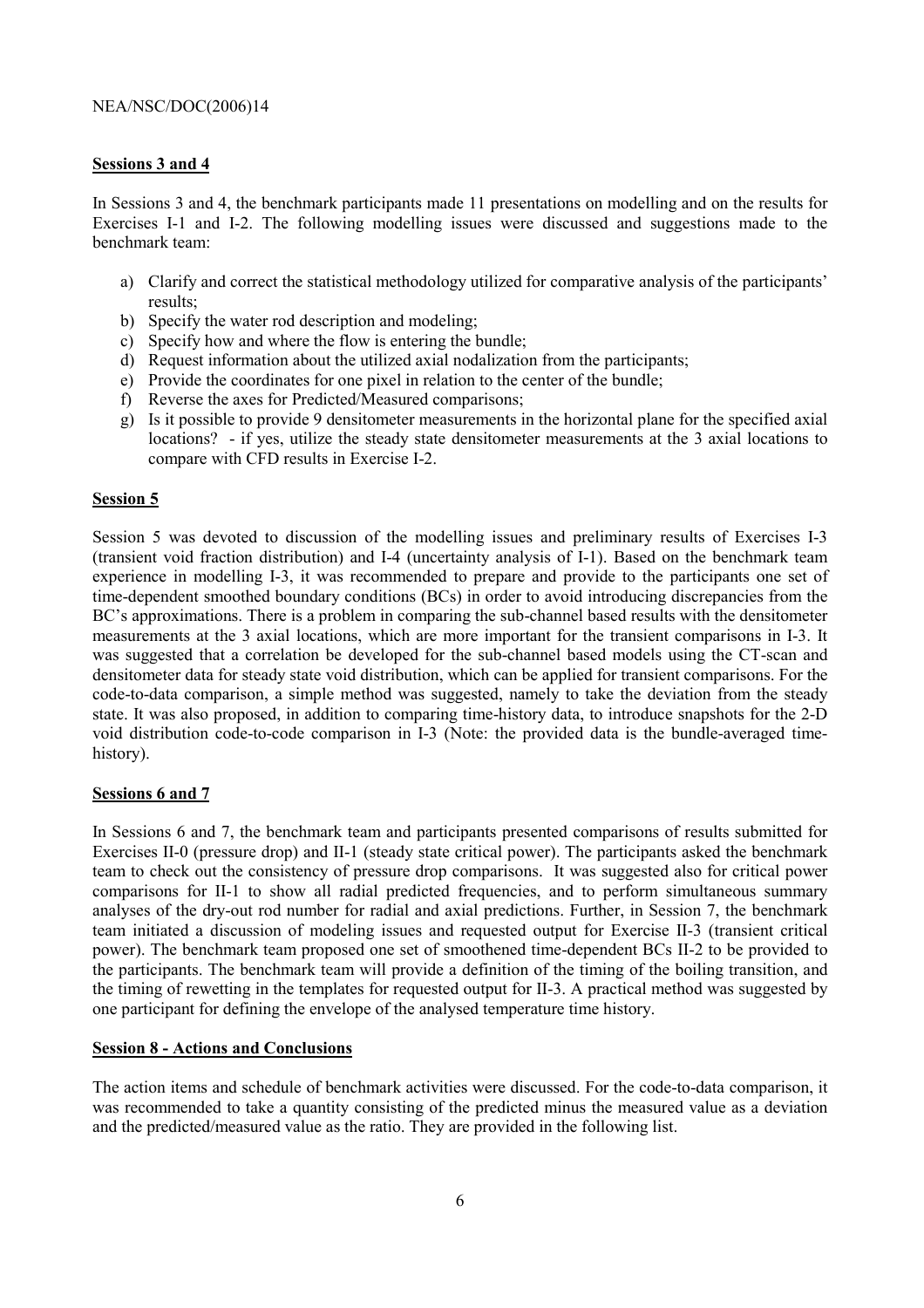# **List of Agreed Actions**

- 1. Send List of Actions and CD-ROM with the BFBT-3 Workshop Materials to the Benchmark Participants (Deadline  $-$  mid-May 2006)
- 2. Prepare Summary Record of the BFBT-3 Workshop (Deadline  $-$  end of May 2006)
- 3. Prepare Proposal for Complete Specifications of Uncertainty Analysis Exercises I-4 and II-3  $(Deadline - end of August 2006)$
- 4. Complete Exercise 1 of Phase I (I-1) and Exercise 0 (II-0) and Exercise 1 of Phase II (II-1) Collect final results from the participants on these Exercises ( $Deadline - end$  of November 2006)
- 5. Collect the feedback from the participants and finalize the Complete Specifications of Uncertainty Analysis Exercises I-4 and II-3 (deadline  $-$  end of December 2006)
- 6. Collect preliminary results on all the cases of Exercise 2 of Phase 1, Exercise 3 of Phase I, and Exercise 2 of Phase II (Deadline – end of January 2007)
- 7. Collect first preliminary results of Exercises I-4 and II-3 (Deadline end of March 2007)
- 8. Organize and conduct the  $4<sup>th</sup>$  OECD/NRC BFBT Benchmark Workshop May 8 to 10 2007, Paris, France

## **Proceedings of the Workshop an Publications**

Copies of the presentations made were distributed free of charge to all participants at the meeting on CD-ROM together with the cumulative benchmark reports and documents in addition to this summary.

The status and plan for the NUPEC BWR Full Size Bundle Tests (BFBT) publications is as follows:

| Volume I: Problem Specification                    | Printing Summer 2006 |
|----------------------------------------------------|----------------------|
| Volume II: Benchmark Results for Void Distribution | Printing Autumn 2007 |
| Volume III : Benchmark Results for Critical Power  | Printing Spring 2008 |

The next workshop (BFBT-4) is scheduled for the week of 7 May 2007 in conjunction with the V1000CT5 workshop also addressing CFD issues, but for single phase flow. Also a second meeting on Uncertainty Analysis in Modelling will be held in conjunction with this workshop. The venue will be Paris and Saclay.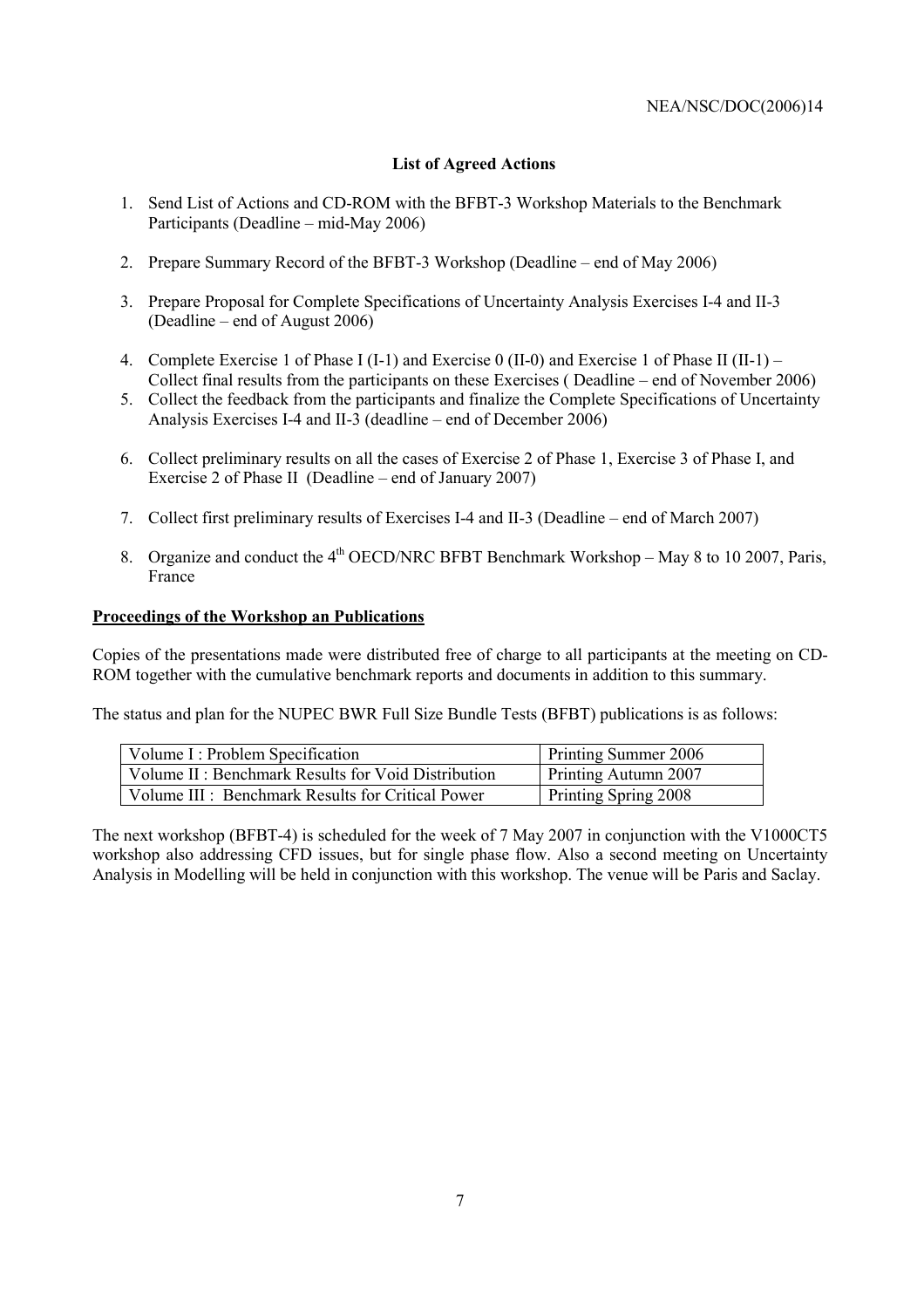#### Annex I

.

## **OECD/NRC Benchmark based on NUPEC BWR Full-size Fine-mesh Bundle Tests (BFBT) – Third Workshop (BFBT-3)**

Hosted by the University of Pisa, Hotel Duomo, Pisa, Italy

26-27 April 2006

## **FINAL PROGRAMME [01]**

# **Day 1: 26 April 2006**

**Session 1 – Session Chair – F. D'Auria** 

- 09:00-09:30 Introduction and opening remarks University of Pisa OECD-NEA US NRC Introduction of participants [02]
- 09:30-09:50. Overview and status of benchmark activities *K. Ivanov[03]*
- 09:50-10:10 Summary of the major additions and modifications in the final BFBT benchmark specification  $-K$ *. Ivanov*[04]
- 10:10-10:30 Discussion of the estimation of spacer gridís dimensions and individual sub-channel loss coefficients – M. Avramova, K. Ivanov, L. Hochreiter [05]
- 10:30-11:00 Coffee Break
- **Session 2** Session Chair H. Utsuno
- 11:00-11:20 Evaluation of the void distribution measured data included in Exercise I-1 *F. Aydogan, L. Hochreiter, K. Ivanov [06]*
- 11:20-12:20 Summary of comparison and analysis of submitted results for Exercise I-1 *B. Neykov, K. Ivanov, L. Hochreiter, M. Avramova [07]*
- 12:20-12:40 Summary of comparison and analysis of submitted results for Exercise I-2 *B. Neykov, K. Ivanov, L. Hochreiter, M. Avramova [08]*
- 12:40-13:00 Optimization approach of sub-channel void distribution *M. Martin, F. Gaudier [09]*
- 13:00-14:30 Lunch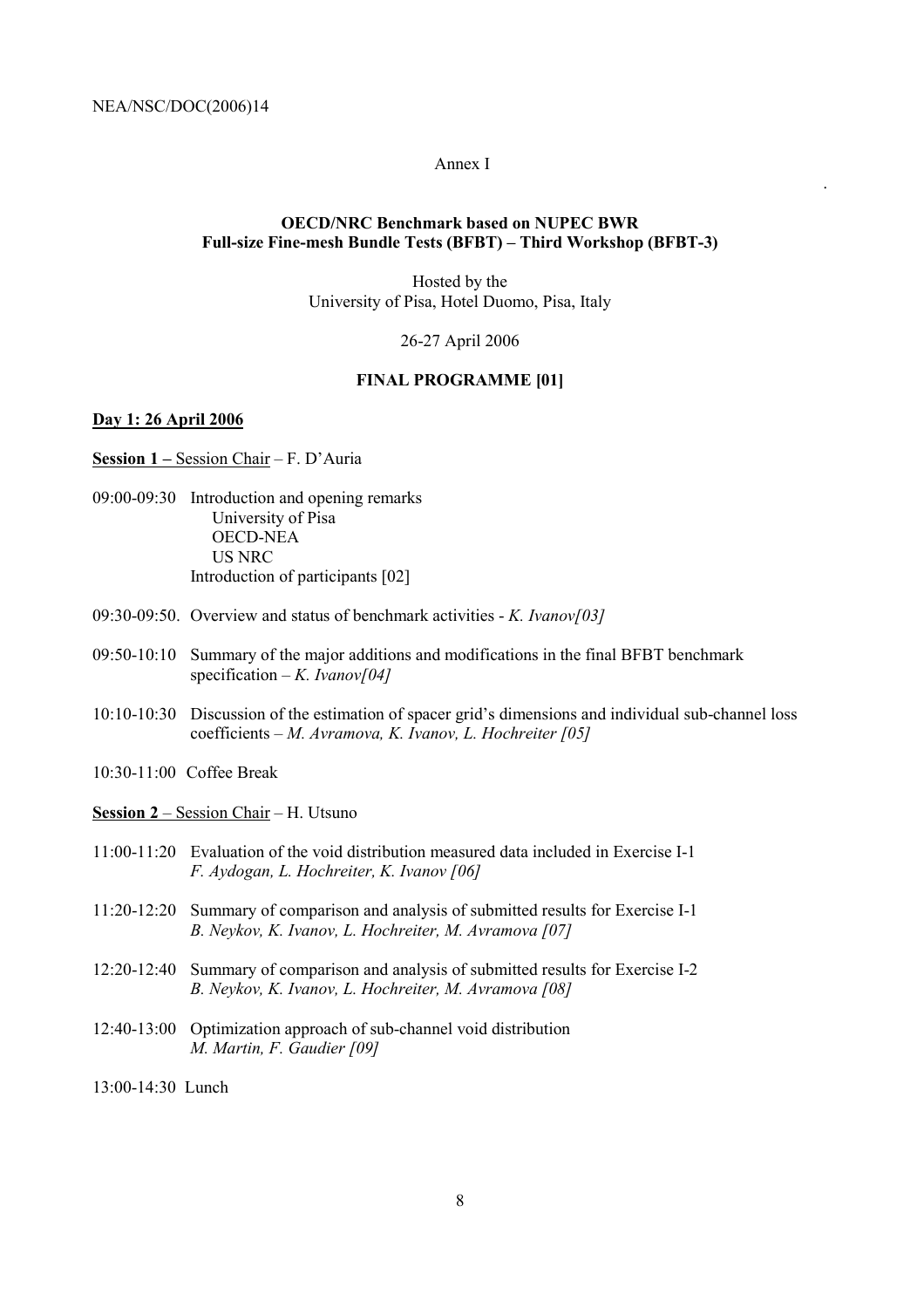## **Session 3**  $-$  Session Chair  $-$  A. Tentner

14 :30–16 .10 Participants' presentations on modelling and results for Exercises I-1 and I-2

- "COBRA-IE Evaluation by Simulation of the NUPEC BWR Full-Size Fine-Mesh Bundle Tests (BFBT)", Christopher J. Burns, David L. Aumiller [10]
- "Modeling and results for void distribution benchmark with a sub-channel analysis code TCAPE-INS/Bî, *H. Utsuno, Y. Masuhara and F. Kasahara [11]*
- "UNIPI Contribution to BFBT Benchmark Using RELAP5-3D System Code", *Alessandro Petruzzi, Carlo Parisi [12a]*
- Data Analysis by *Fabio Moretti, Maria Cristina Galassi [12b]*
- "Activities of KAERI BFBT Benchmark Team Using MATRA, MARS(COBRA-TF) and CFXî, *D.H. Hwang, J.J. Jeong, W.K. In [13]*
- <sup>"</sup>CEA Results for Exercise I-1 Using FLICA4", *M. Martin [14]*

## 16 :10-16 :30 Coffee Break

# **Session 4** – Session Chair – D. Aumiller

- 16 :30ñ18.30 Participantsí presentations on modelling and results for Exercises I-1 and I-2
	- "CFD Modelling and Results for Exercise I-2 using the STAR-CD code", *Adrian Tentner [15]*
	- "Preliminary Applications of the NEPTUNE-CFD and CFX Codes at UNIPI<sup>*r</sup> Fabio*</sup> *Moretti, [16]*
	- Exercise I-1 with F-COBRA-TF, *Markus Glück [17] [text 17b]*
	- "Results of exercise I-1 with MONA-3", C. Adamsson and H. Anglart [18]
	- ìNUPEC BWR Bundle Test, Status of Multiphase Modelling Activities using CFX (and other tools)", *M. Böttcher, U. Imke [19], {5 Videos}*
	- ìResults of Ph-I/Ex-1 in NUPEC BFBT benchmark Based on NASCAî, *Akitoshi Hotta [20]*

# **Day 2: 27 April 2006**

**Session 5** – Session Chair – A. Hotta

- 08:40-09:10 Discussion of modelling issues, preliminary results, requested output, and templates for Exercise I-3, *M. Avramova, K. Ivanov, L. Hochreiter [21]*
- 09:10-09:30 *"Modelling and preliminary result for Exercise I-3", M. Naitoh [22]*
- 09:30-09:50 Approach for uncertainty propagation and analysis (Exercise I-4) *F. Gaudier, M. Martin*. [23]
- 09:50-10:10 *"*Uncertainty analysis result (Exercise I-4)", *M. Naitoh [24]*
- $10:10-10:30$  "Several Issues of Uncertainty Analysis (Ph-I/Ex-4) by NASCA", *Akitoshi Hotta [25]*
- 10:30-10:50 Coffee Break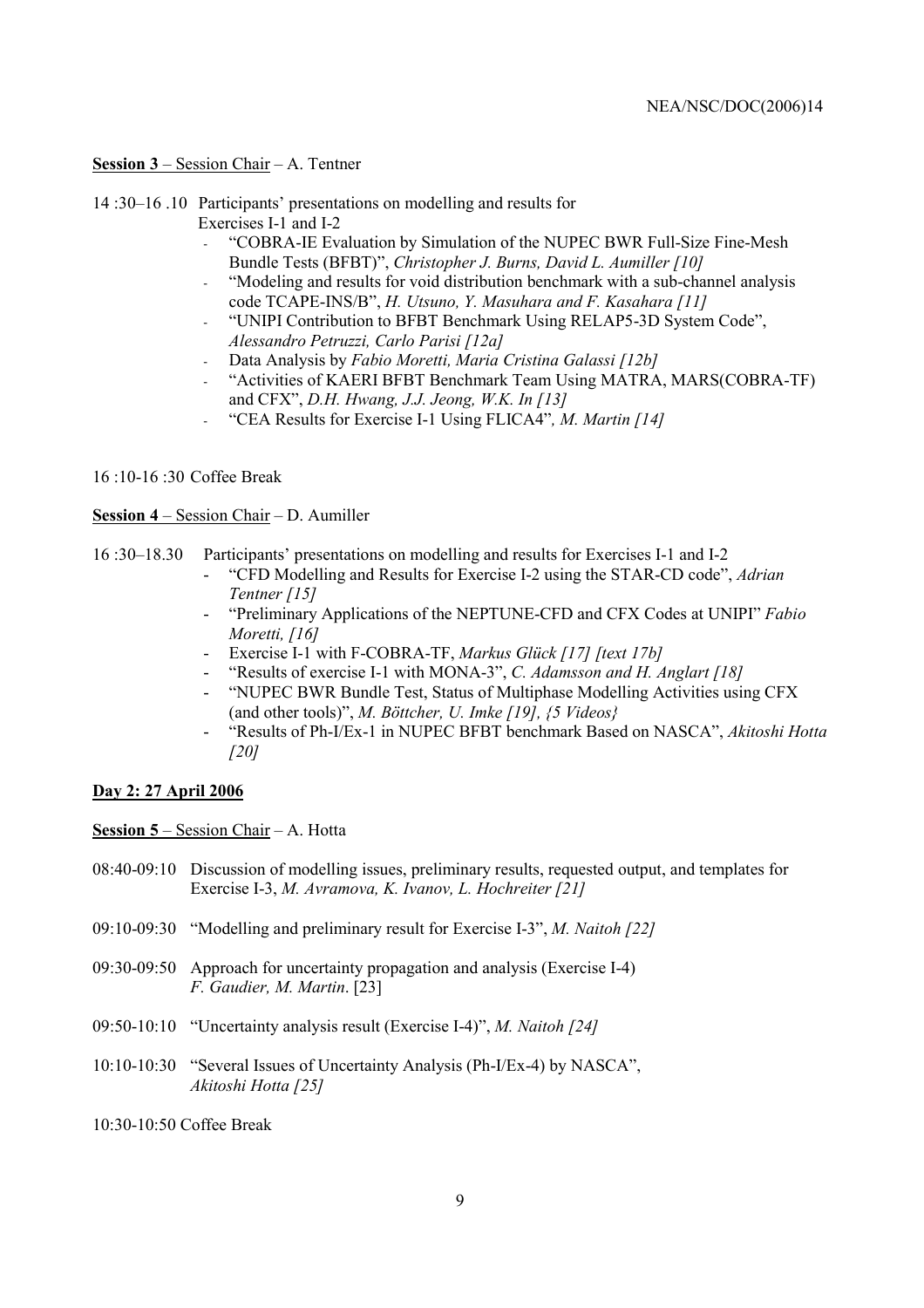#### **<u>Session 6** – Session Chair</u> – E. Royer

- 10:50-11:30 Summary of comparison and analysis of submitted results for Exercise II-0 *F. Aydogan, L. Hochreiter, K. Ivanov, M. Avramova [26]*
- 11:30-12:10 Summary of comparison and analysis of submitted results for Exercise II-1 *F. Aydogan, L. Hochreiter, K. Ivanov, M. Avramova [27]*
- 12:10-13:10 Participantsí presentations on modelling and results for Exercises II-0 and II-1
	- "Modelling and Results of Critical Power Exercise with Neptune System Code", *Michel Valette*: [28]
		- "Analysis of BFBT Exercise II-0 using MATRA", *D. H. Hwang and S. K. Moon [29]*
		- "Exercise II-0 with F-COBRA-TF" Markus Glück [30]
- $13:10 14:30$  Lunch

**Session 7** – Session Chair – M. Glück

- 14:30-15:30 Participantsí presentations on modelling and results for Exercises II-0 and II-1
	- "Results of exercises II-0 and II-1 with MONA-3", C. Adamsson and H. Anglart [31] "IVA Simulations to the OECD/NRC Benchmarks based on NUPEC BWR Full-size
	- Fine-mesh Bundle Tests", *Nikolay Ivanov Kolev [32a] [text 32b]*
	- The Internal Characteristics of Boiling at Heated Surfaces, , *Nikolay Ivanov Kolev [32c]*
	- "CEA Results for Exercises II-0 and II-1 Using FLICA4", *M. Martin [33]*
- 15:30-15:50 Presentations on related topics from participants
	- "Modeling for liquid film dry-out prediction with a sub-channel analysis code TCAPE-INS/Bî, *H. Utsuno, Y. Masuhara and F. Kasahara [34]*
- 15:50-16:10 Presentation and discussion of the modelling issues and preliminary results for Exercise II-2, *M. Avramova, K. Ivanov, L. Hochreiter [35]*
- 16:10-16:30  *•*Modelling and preliminary result for Exercise II-2<sup>*°</sup> M. Naitoh [36]*</sup>
- 16:30-16:50 Coffee Break

**Session 8** – Session Chair – J-M. Aragonés

- $16:50-17:10$  Discussion of the introduction of Exercise 3 of Phase II (II-3) uncertainty analysis of II-1, and definition of such exercise, *F. Aydogan, L. Hochreiter, G. Rhee, K. Ivanov [37]*
- $17:10-17:40$  Action items and schedule of benchmark activities, next workshop (BFBT-4) and plans *E. Sartori, K. Ivanov [38]*
- 17:40-18:00 Conclusions and closing remarks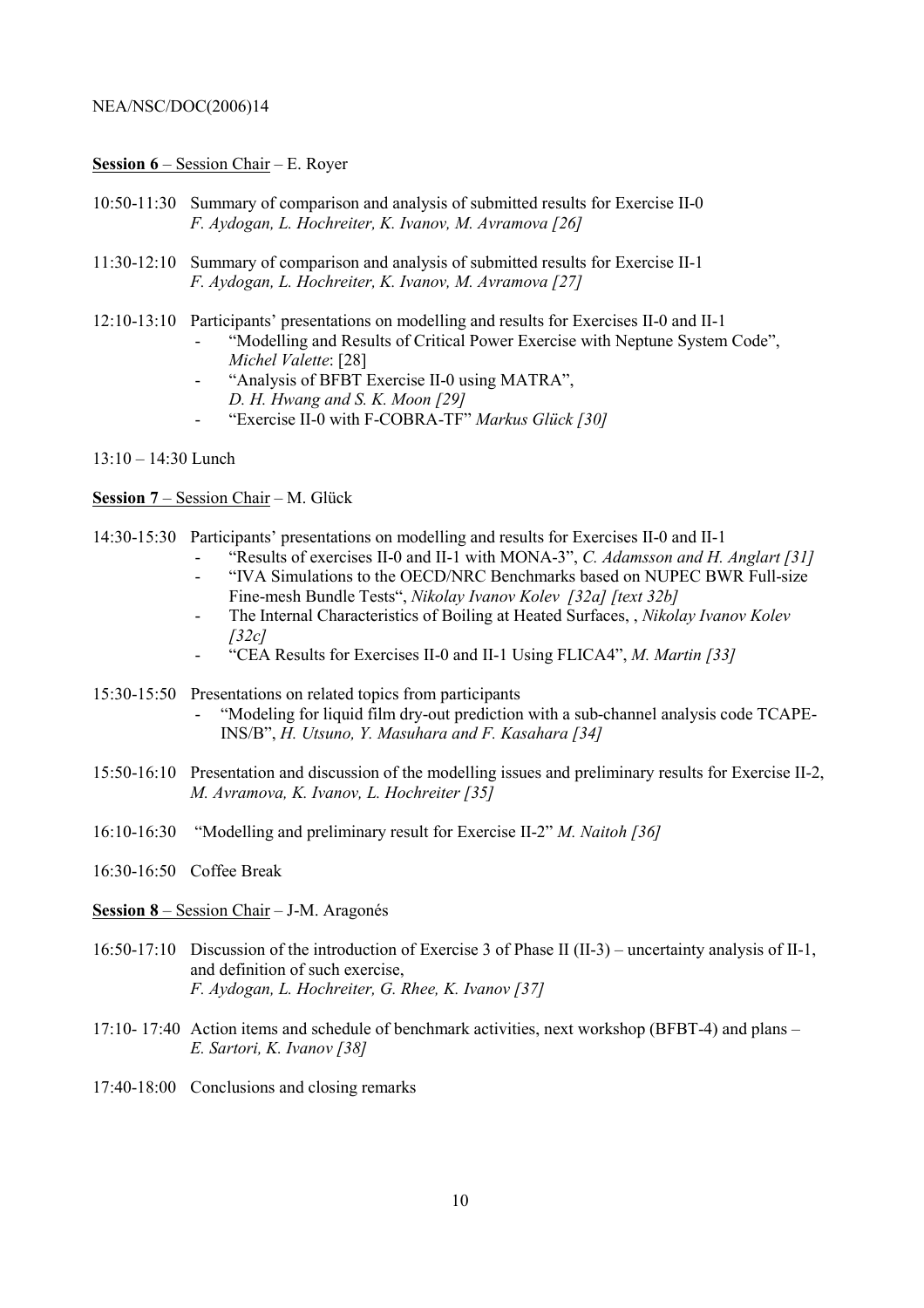#### Annex II

## **BFBT3 (Third OECD/NRC BWR BFBT Workshop, Pisa, 26-27 April 2006)**

## **List of Participants**

 $\mathcal{L}_\text{max}$ 

| <b>BULGARIA</b>                                               |                                      |
|---------------------------------------------------------------|--------------------------------------|
| KOLEV, Nikola                                                 | Tel: +359 2 8734486                  |
| Institute of Nuclear Research                                 | Fax: +359 2 9753619                  |
| and Nuclear Energy                                            | Eml: npkolev@abv.bq                  |
| Tsarigradsko shaussee 72<br>1784 Sofia                        |                                      |
|                                                               |                                      |
| STANEV, Ivaylo                                                | Tel: +359 2 887 668 272              |
| ATOMA Consult Ltd.                                            | Fax: +359 2 8180618                  |
| J&L Center, office 716                                        | Eml: i stanev@mail.bq                |
| 46, Lyublyana Str                                             |                                      |
| 1632 Sofia                                                    |                                      |
|                                                               |                                      |
| <b>FRANCE</b>                                                 |                                      |
| GAUDIER, Fabrice                                              | Tel: +33 1 6908 1172                 |
| CEA                                                           | Fax: +33 1 6908 8568                 |
| CEN Saclay                                                    | Eml: fabrice.gaudier@cea.fr          |
| DM2S/SFME/LETR bât 454 pièce 226                              |                                      |
| 91191 Gif/Yvette Cedex                                        |                                      |
|                                                               |                                      |
| MARTIN, Matthieu                                              | Tel: +33 1 69 08 81 55               |
| Lab. d'Etudes Thermiques des Réacteurs Fax: +33 1 69 08 85 68 |                                      |
| Service Fluides numeriques,                                   | Eml: matthieu.martin@cea.fr          |
| Modelisation et Etudes (SFME)                                 |                                      |
| CEA Saclay                                                    |                                      |
| 91 191 Gif sur Yvette Cedex                                   |                                      |
|                                                               |                                      |
| ROYER, Eric                                                   | Tel: +33 1 69 08 21 61               |
| Centre d'Etudes de Saclay                                     | Fax: +33 1 69 08 85 68               |
| CEA/DEN/DM2S/SFME                                             | Eml: eric.royer@cea.fr               |
| 91191 Gif-sur-Yvette Cedex                                    |                                      |
| SABOTINOV, Luben                                              | Tel: +33 1 58 35 71 59               |
| Institut de Radioprotection et de                             | Fax: +33 1 58 35 96 02               |
| Surete Nucleaire                                              | Eml: luben.sabotinov@irsn.fr         |
| IRSN DSR/ST3C/BATH                                            |                                      |
| B.P. 17                                                       |                                      |
| 92262 Fontenay-aux-Roses Cedex                                |                                      |
|                                                               |                                      |
| VALETTE, Michel                                               | Tel: +33 4 38 78 55 37               |
| CEA-Grenoble                                                  | Fax: +33 4 38 78 94 53               |
| SSTH/LMDL                                                     | Eml: michel.valette@cea.fr           |
| 17 avenue des Martyrs                                         |                                      |
| 38054 GRENOBLE CEDEX 9                                        |                                      |
|                                                               |                                      |
| <b>GERMANY</b>                                                |                                      |
| BOETTCHER, Michael                                            | Tel: +49 7247 82 2564                |
| Institut für Reaktorsicherheit                                | Fax: +49 7247 82 3718                |
| Forschungszentrum Karlsruhe GmbH                              | Eml: boettcher@irs.fzk.de            |
| Postfach 3640                                                 |                                      |
| D-76021 Karlsruhe                                             |                                      |
|                                                               | Tel: +49 9131 18 92376               |
| GLUECK, Markus<br>AREVA NP                                    | Fax: +49 9131 18 95243               |
| FGTT                                                          | Eml: markus.glueck@areva.com         |
| Postfach 3220                                                 |                                      |
| D-91050 ERLANGEN                                              |                                      |
|                                                               |                                      |
|                                                               |                                      |
| KOLEV, Nikolay Ivanov                                         | Tel: +49 9131 189 6340               |
| Senior Expert                                                 | Fax: +49 9131 189 4345               |
| FRAMATOME ANP GmbH                                            | Eml: nikolay.kolev@framatome-anp.com |
| NGPS1                                                         |                                      |
| Freyeslebenstr. 1                                             |                                      |
| 91050 Erlangen                                                |                                      |
|                                                               |                                      |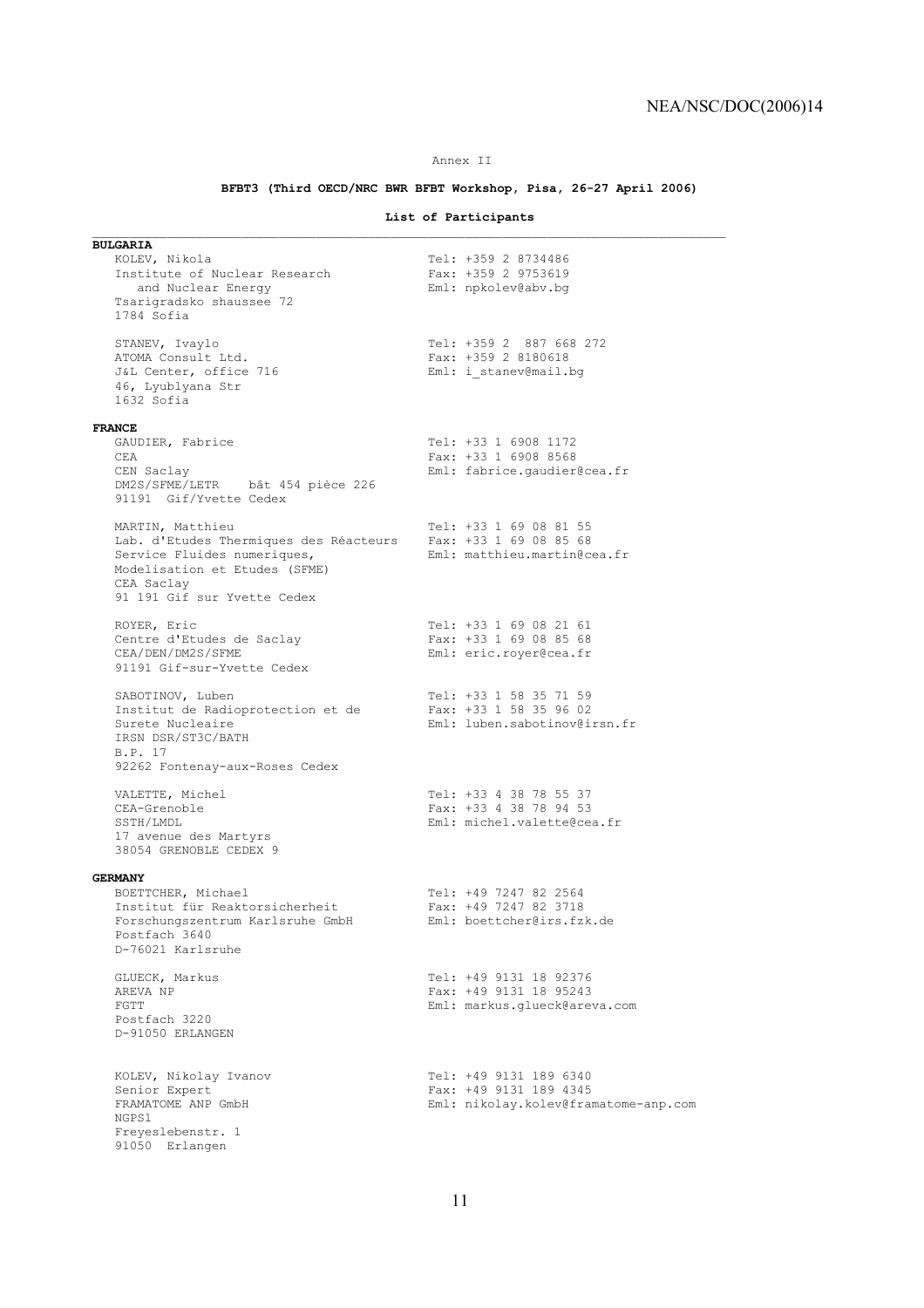LANGENBUCH, Siegfried Tel: +49 89 3200 4424 Gesellschaft fuer Anlagen und Fax: +49 89 3200 4599 Reaktorsicherheit mbH Eml: lab@grs.de Forschungsinstitute Postfach 13 28 D-85748 GARCHING **HUNGARY** KERESZTURI, Andras Tel: +36 1 392 2297 Reactor Analysis Department Fax: +36 1 395 9293 KFKI Atomic Energy Research Institute Eml: kere@sunserv.kfki.hu H-1525 BUDAPEST 114 P.O. Box 49 YAMAJI, Bogdan 1988 1633<br>Thatitute of Nuclear Techniques 1984 163 16463 1754 Institute of Nuclear Techniques Budapest University of Technology and Eco Eml: yamaji@reak.bme.hu Muegyetem rkp 9 1111 Budapest **ITALY** D'AURIA, Francesco Tel: +39 050 2210359 Universita degli Studi di Pisa Fax: +39 050 2210384 Dept. of mechanical, nuclear Eml: dauria@ing.unipi.it & production engineering Via Diotisalvi, 2 I-56126 PISA DEL NEVO, Alessandro Tel: +39 050 3135 360<br>Department of Mechanics Fax: +39 050 3135 384 Department of Mechanics Fax: +39 050 3135 384 Nuclear and Production Engineering Eml: a.delnevo@ing.unipi.it DIMNP PISA UNIVERSITY Via Diotisalvi 2 I 56126 Pisa GALASSI, Maria Cristina<br>
Università di Pisa<br>
Tax: +39 050 2210384 Università di Pisa<br>DIMNP Fax: +39 050 2210384<br>Fami: mc.galassi@ing.j Eml: mc.galassi@ing.unipi.it Via Diotisalvi 2 56126 PISA MASCARI, Fulvio Tel: Dipartimento di Ingegneria Nucleare Fax: Universita di Palermo Eml: mfulvio78@yahoo.it Viale delle Scienze I-90128 PALERMO MELIDEO, Daniele Tel: +39 050 2210361<br>
Università di Pisa Tel: +39 050 2210384 Università di Pisa Fax: +39 050 2210384<br>DIMNP Fml: daniele.melideo Eml: daniele.melideo@ing.unipi.it Via Diotisalvi 2 56126 PISA MORETTI, Fabio 363 DIMNP<br>
Universita di Pisa<br>
Universita di Pisa<br>
Fami: f.moretti@ing.un Eml: f.moretti@ing.unipi.it Via Diotisalvi 2 56100 PISA PARISI, Carlo 1999 1999 100 11: 139 2210 274<br>Universita degli Studi di Pisa 1998 12: 139 2210 284 Universita degli Studi di Pisa DDIMNP Eml: c.parisi@ing.unipi.it Via Diotisalvi, 2 I-56126 PISA PETRUZZI, Alessandro (Pel: +39 050 2210377<br>
Universita di Pisa (Persima Pax: +39 050 2210384 Universita di Pisa<br>DIMNP Eml: a.petruzzi@ing.unipi.it Via Diotisalvi 2 56126 PISA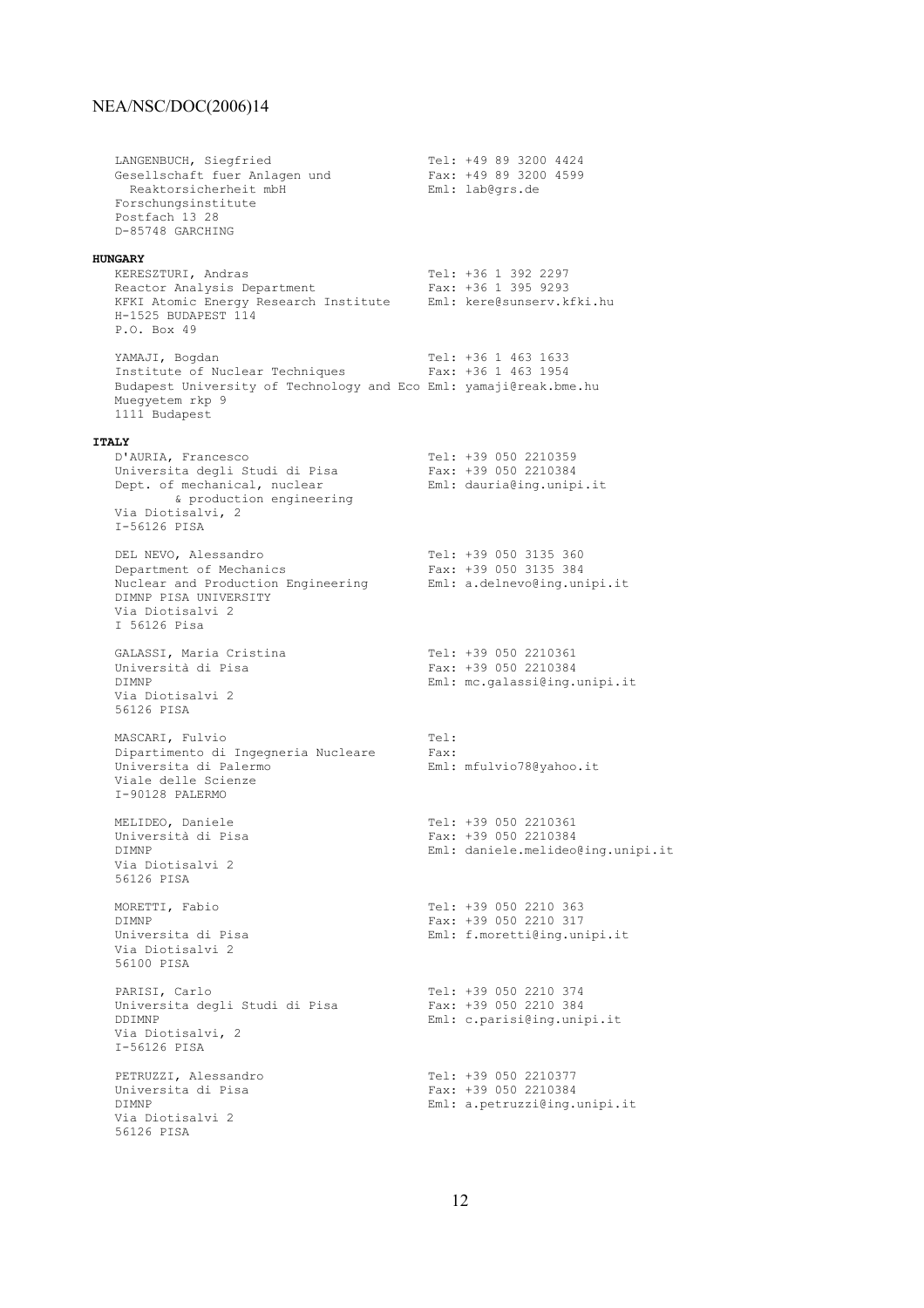SEPIELLI, Massimo Tel: +39 06 3048 4271<br>ENEA CRE-Casaccia Tex: +39 06 3048 3147 ENEA CRE-Casaccia Fax: +39 06 3048 3147 Eml: sepielli@casaccia.enea.it I-00060 S.Maria di Galeria **JAPAN** Tel: +81 3 4586 6742<br>Fax: +81 3 4586 1190 Nuclear Engineering Dept. TEPCO System Corporation Eml: hotta-akitoshi1@tepsys.co.jp Shibusawa City Place Eitai 2-37-28, Eitai Koto-ku, Tokyo 135-0034 NAITOH, Masanori 1988 1991 12: +81 3 4512 2551<br>General Manager 1988 12: +81 3 4512 2600 Fax: +81 3 4512 2600 Nuclear Power Engineering Corporation (NU Eml: ms-naito@nupec.or.jp Toranomon 4-chome Bldg. 6F, 4-1-8 Toranomon, Minato-ku Tokyo, 105-0001 UTSUNO, Hideaki Tel: +81 3 4511 1536 Safety Analysis and Evaluation Division Fax: +81 3 4511 1597 Japan Nuclear Energy Safety Organization Eml: utsuno-hideaki@jnes.go.jp Kamiya-cho MT Bldg., 4-3-20, Toranomon, Minato-ku, Tokyo, 105-0001 **KOREA (REPUBLIC OF)** Tel: +82 42 868 2823 Advanced Reactor Technology Development Fax: +82 42 863 0565 Korea Atomic Energy Research Institute (K Eml: wkin@kaeri.re.kr Dukjin150, Yuseong-gu Daejeon 305-353 MOON, Sang Ki Tel: +82 42 868 2229 Korea Atomic Energy Research Institute Fax: +82 42 868 8362 150, Deokjin-dong, The Communication Eml: skmoon@kaeri.re.kr Yuseong-gu, Daejeon 305-353 **SPAIN** ARAGONES BELTRAN, Jose Maria Tel: +34 91 336 3108 Dpto. Ingenieria Nuclear ETSI-Industriales Eml: arago@din.upm.es Univ. Politecnica de Madrid Jose Gutierrez Abascal 2 E-28006 MADRID CUERVO GOMEZ, Diana Tel: +34 91 336 7177 Dpto. Ingenieria Nuclear Fax: +34 91 544 2149 Universidad Politecnica de Madrid Eml: dcuervo@etsin.upm.es E.T.S. Ingenieros Navales Avda. Arco de la Victoria s/n 28040 MADRID **SWEDEN** ADAMSSON, Carl Tel: +46 8 5537 8886 Westinghouse and Royal Institute of Techn Fax: +46 8 20 30 07 Eml: carl@reactor.sci.kth.se Roslagstullsbacken 11, SE-106 91 Stockholm CADINU, Francesco Tel: +46 8 5537 8825 ALBANOVA University Center Fax: +46 8 5537 8830 ALBANOVA University Center Fax: +46 8 5537 8830<br>KTH Nuclear Power Safety Eml: francesco@safety.sci.kth.se Roslagstullsbacken 21 10691 Stockholm PANAYOTOV, Dobromir<br>
Westinghouse Electric Sweden<br>
Fax: +46 21 347 580 Westinghouse Electric Sweden<br>SE-721 63 Vasteras Eml: dobromir.panayotov@se.westinghouse.com